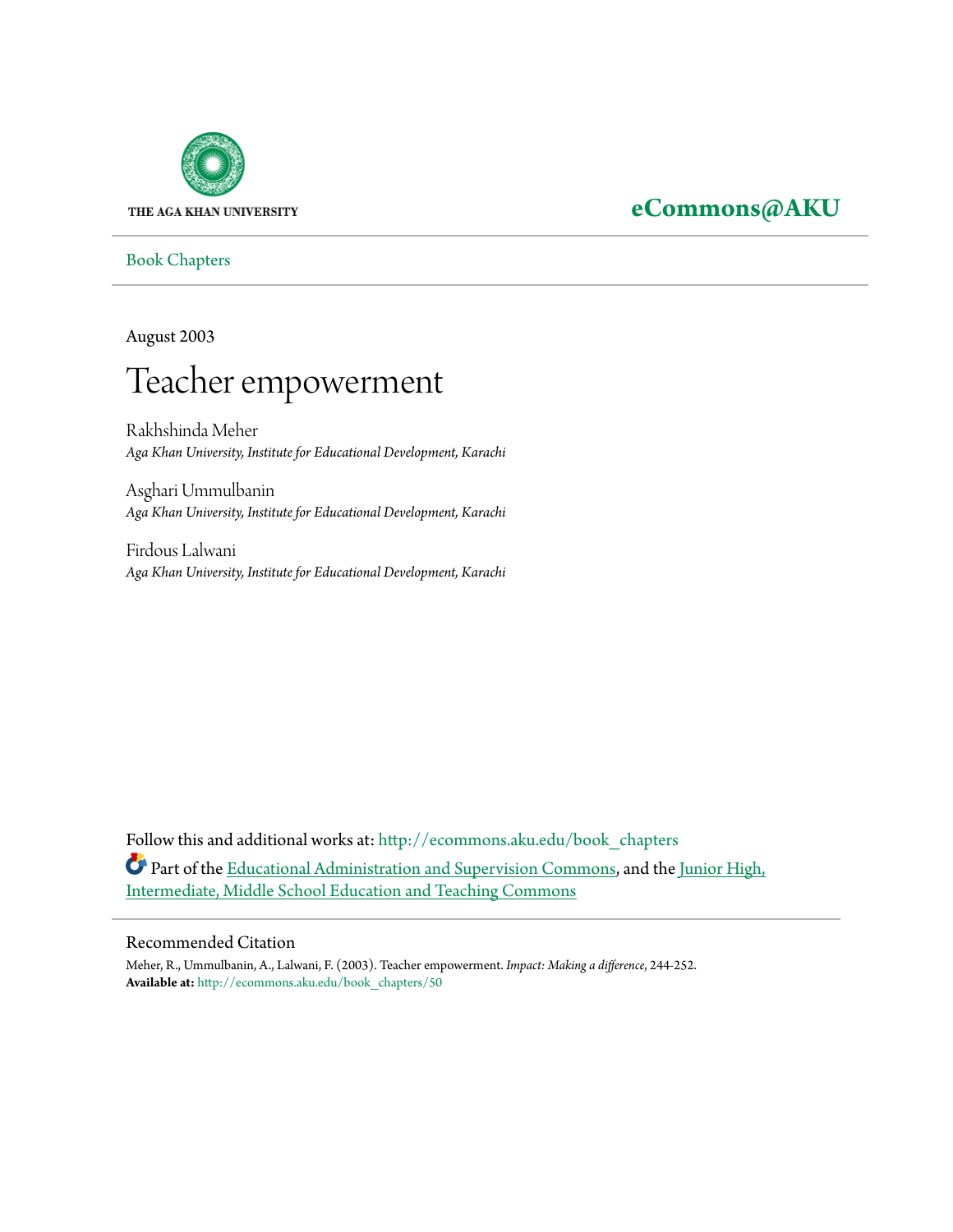#### **TEACHER EMPOWERMENT**

Rakhshinda Meher, Asghari Ummulbanin, & Firdous Lalwani AKU-IED, Karachi, Pakistan

#### **Abstract**

Literature reveals that "teacher empowerment" (to become an active decision-maker) is considered a key element in successful school reforms. Despite the many educational reforms that have been executed in Pakistan, limited work has been done for teacher empowerment; as a result, the expected outcomes were not achieved. To facilitate the teacher empowerment process, the Aga Khan University-Institute for Educational Development (AKU-IED) under USAID Project-III, planned and implemented a series of professional development programmes for rural and suburban teachers from Non-Governmental Organizations and Community-Based Organizations (NGOs and CBOs) working in the education sector of Sindh.

The focus of these programmes was on teacher empowerment strategies, which have been addressed in the areas of curricular content, teaching methods, teacher education, inter and intra personal skills, and having a say in the setting of school policy. These professional programmes helped teachers to develop themselves as decision makers in curriculum setting, work with colleagues, involve parents in school activities, bring into practice newly acquired applicable knowledge and skill in their classes in order to trigger a positive change in the teaching and learning process, taking into account their contextual realities.

During follow-up visits and workshops, the team found that a majority of NGOs has assigned significant roles to graduates from AKU-IED as they proved to be successful teachers with notable decision-making capabilities.

This presentation discusses the initial achievements of strategies included in the offered programmes alongside paying specific attention to the progress made by the participants and its implications in the areas mentioned earlier on.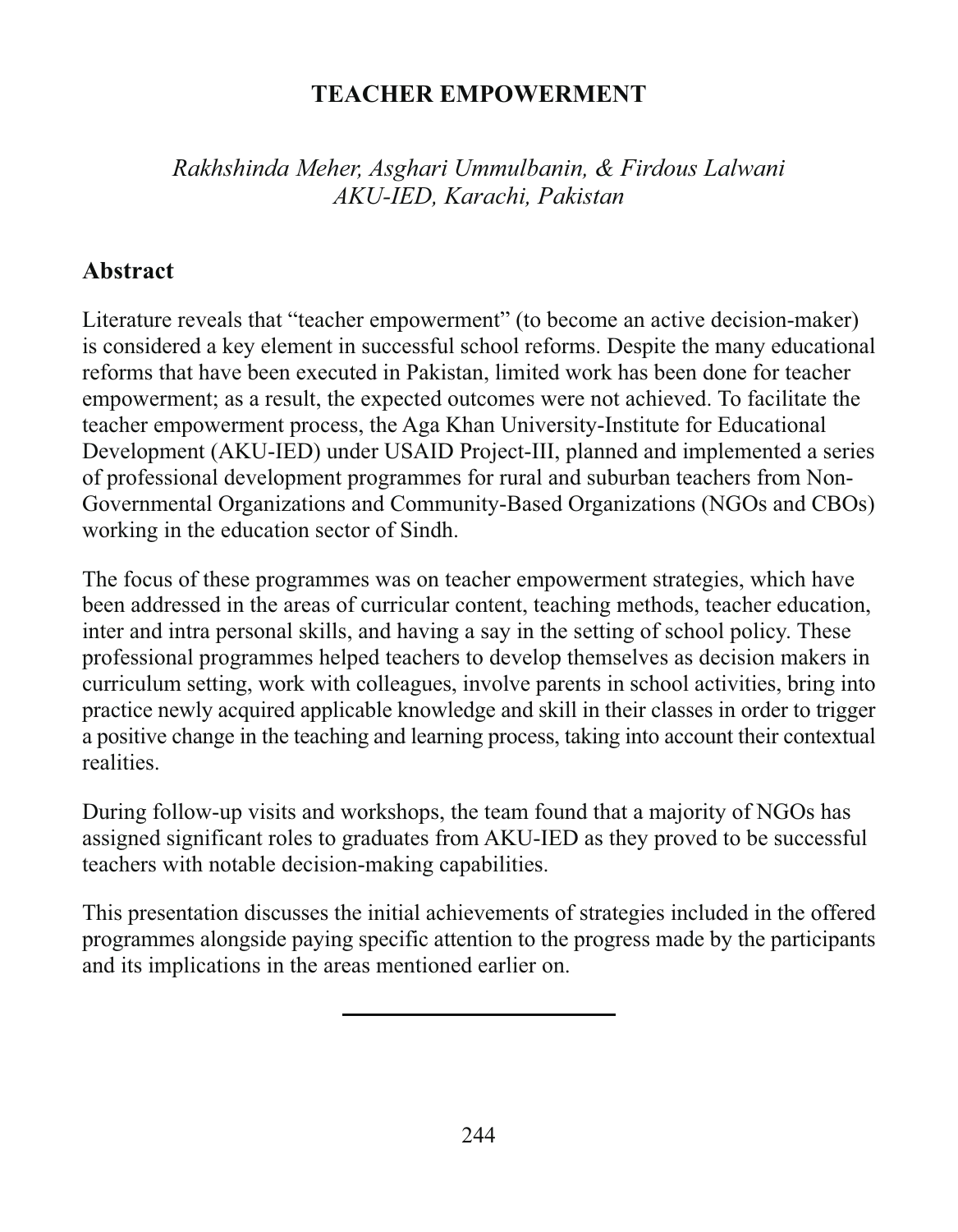## **Introduction**

The term "empowerment" originated in written form in the year 1645 and it means to authorize or to license (Grimnet, 1994). It means that somebody empowers someone else by imparting specific knowledge and skills that allow that person to work within the existing system. In recent years, progressive educators have been promoting the "empowerment" approach to education so that teachers may benefit from it. The term empowerment however has been a non-starter in Pakistan. Since the term 'empowerment' is normally misinterpreted as 'might' or 'strength', it entails an element of opposition from the non-teaching sector. Due to this, many traditional societies in Pakistan have responded negatively towards any programme or project that is bases itself on the empowerment approach. Therefore people need to understand the actual semantics underlying this term.

The feeling of inner strength can be described perfectly by using the term "empowerment", which can be derived from the verbs to enable, to allow or to permit. Extending this concept further by empirically grounding it within education, Short and Rinehart (1992) constructed six dimensions in this concept: (a) decision making (b) professional growth (c) status (d) self efficacy (e) autonomy and (f) impact. Accordingly teachers must not only have the means to make change, but believe that their efforts can make a difference (Short & Greer, 1993).

By keeping in mind this situation, there arises a need to develop a variety of appropriate programmes, which will serve to empower teachers, especially those that function in primary education sector. So the Aga Khan Foundation, Pakistan (AKF,P) launched a project titled 'Pakistan Non-Government Initiatives' (PNI) with an aim to enhance the capacity of NGOs/CBOs to promote pre-primary and primary education in general and girls education in particular, in rural and semi-urban areas. Realizing the need for strengthening NGOs/CBOs' capacity building in the area of primary education, United States Agency for International Development (USAID) provided some financial assistance to AKF, P for the PNI Phase - II initiatives in 1999. These initiatives comprised four projects:

- 1) Improvement of pre-primary and primary education in rural Sindh
- 2) Development of NGO/CBO partnership and outreach
- 3) Strengthening NGOs/CBOs' capacity in education
- 4) Documentation of more popular practices and lessons learned in the areas of community management, financing of education, and policy advocacy. The Aga Khan Education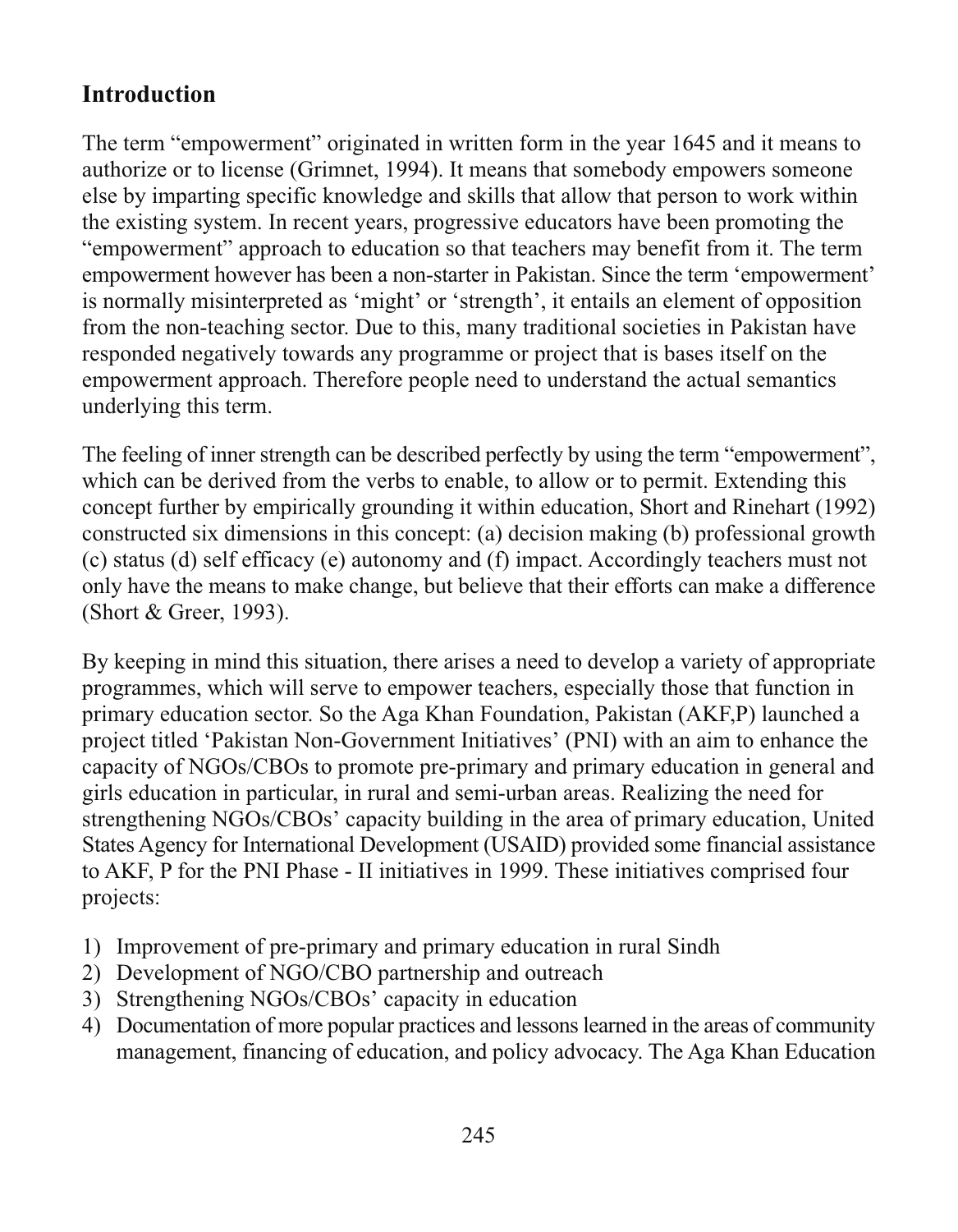Services, Pakistan (AKES, P) managed the first two projects, whereas the Aga Khan University, Institute for Educational Development (AKU-IED) dealt with projects iii and iv.

The Project - III had on its agenda four main objectives:

- To build upon the successful works of NGO's/CBOs' in rural Sindh;  $\bullet$
- To provide management training to head teachers, community management personnel,  $\bullet$ and NGO/CBO staff;
- To provide follow-up support to teachers and others;
- To develop the capacity among NGO/CBO members to monitor and document the  $\bullet$ progress of NGO/CBO educational initiatives in a better fashion.

## **Strategies applied**

Following are the strategies applied by USAID Project - III in order to empower teachers:

## **Certificates in Education; Primary Education Programme**

The overall aim of the Certificate in Education; Primary Education Programme was to develop participants as effective and reflective teachers enabling them to improve the quality of education in their context. The aim was to better the teachers' content knowledge, enhance pedagogical skills, classroom management and students' assessment strategies within the framework of rural education, and eventually strengthen the capacity of NGOs/CBOs. The course content was based upon a 'thematic and integrated' approach with innovative instructional strategies. In addition to this, the participants were expected to enhance their knowledge and skills of building a sound relationship between school and community for promotion of education,

## **Advanced Diploma in Education; Primary Education Programme**

This programme was designed as a one-year field-based programme for NGOs/CBOs primary schoolteachers who completed successfully the AKU-IED Certificate in Education: Primary Education. The programme was modular-based containing 400 contact hours (210 contact hours for classroom and 190 contact hours for practicum). The overall aim of the programme was to develop the participants' pedagogical content knowledge enabling them to teach more effectively in their classrooms and further provide professional support to colleagues in their respective schools. The programme also developed the participants as 'academic leaders' for taking on leadership roles in organizing and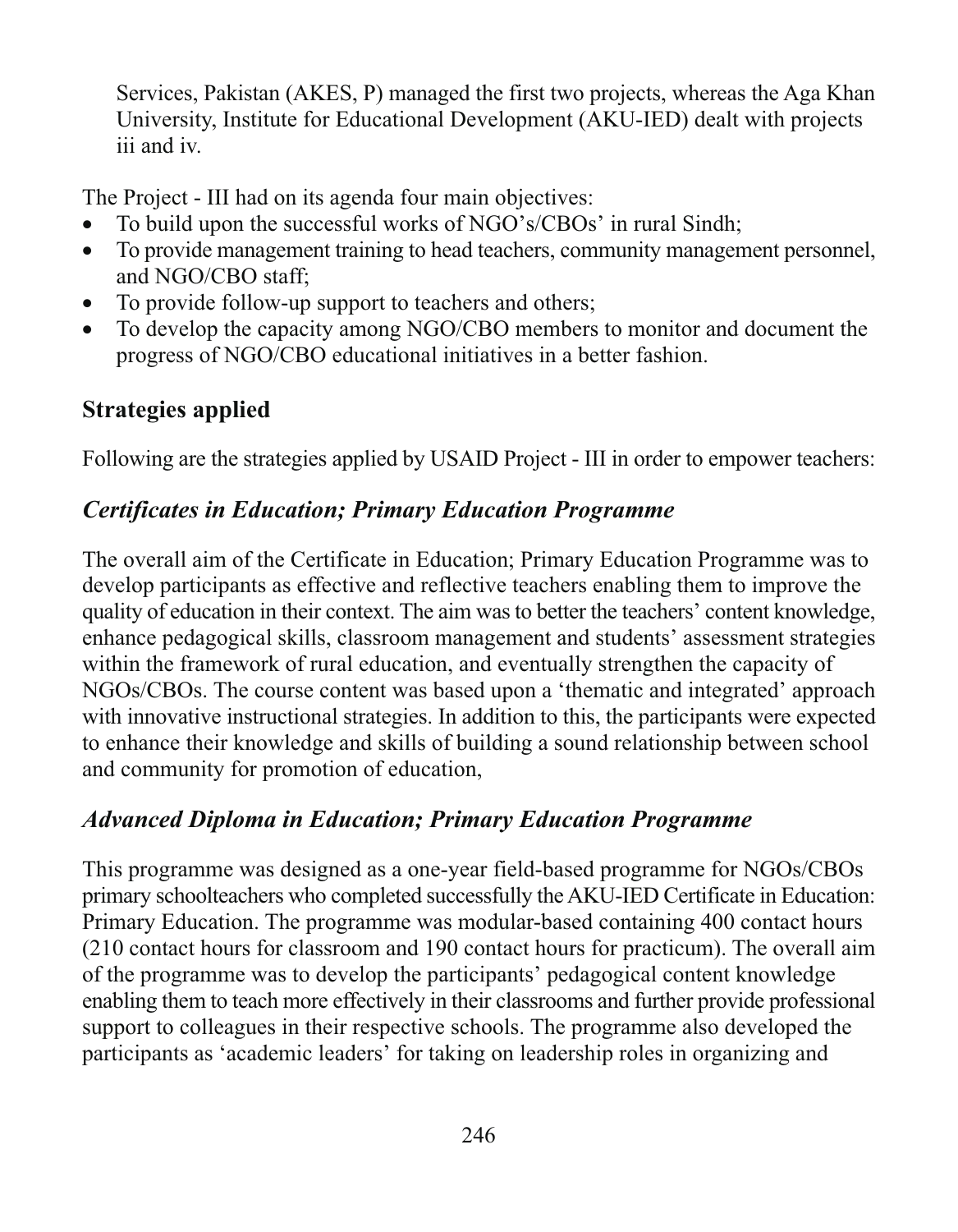conducting professional development activities for teachers and others at Learning Resource Centres (LRCs). This programme contributed towards enhancing institutional capacity of their respective NGOs and CBOs.

## **Follow-up visits**

The programmes have been designed as such to make them context-driven coupled with an action research approach in which the participants are required to work in their context to practice and reflect upon newly acquired knowledge and skills. During follow up visits, the AKU-IED professional development team visited each participant individually while they were working in their classroom and collectively at their Learning Resource Center (LRC). The AKU-IED graduates were expected to place a foundation stone for establishing an LRC for NGO and CBO cluster schools working collectively as a team. For such visits the professional development team had to document their experiences and opinions. The AKU-IED team supports the graduates thus:

- to encourage the course participants to implement and reflect on new knowledge and  $\bullet$ skills in their context:
- to develop course participants confidence by applying new skills and competence  $\bullet$ of conducting programmes and applying them in their own context;
- to facilitate the course participants in minimizing the challenges faced by them and  $\bullet$ to develop alternative mechanisms for the effective implementation of new ideas;
- to initiate in their new role as a resource person for their and cluster schools;  $\bullet$
- to develop understanding of their new role of academic leadership; and  $\bullet$
- to document field experiences and share their experiences with other colleagues.  $\bullet$

## **Initial achievements**

In order to enhance the NGOs and CBOs' capacity, the professional development of seventy-five teachers was envisaged in the project as a target, but considering the requirement of NGOs/CBOs, 210 (54 Males and 156 Females) primary schoolteachers from the seven Certificates in Education: Primary Education Programmes and 32 (11) Males and 21 Females) from two Advanced Diploma in Education: Primary Education Programme were professionally developed. At present all these graduates are empowered in their roles and working successfully in their respective schools.

The programmes offered by AKU-IED assists their participants in mentally preparing themselves to think about the problems, so that they may arrive at a suitable decision.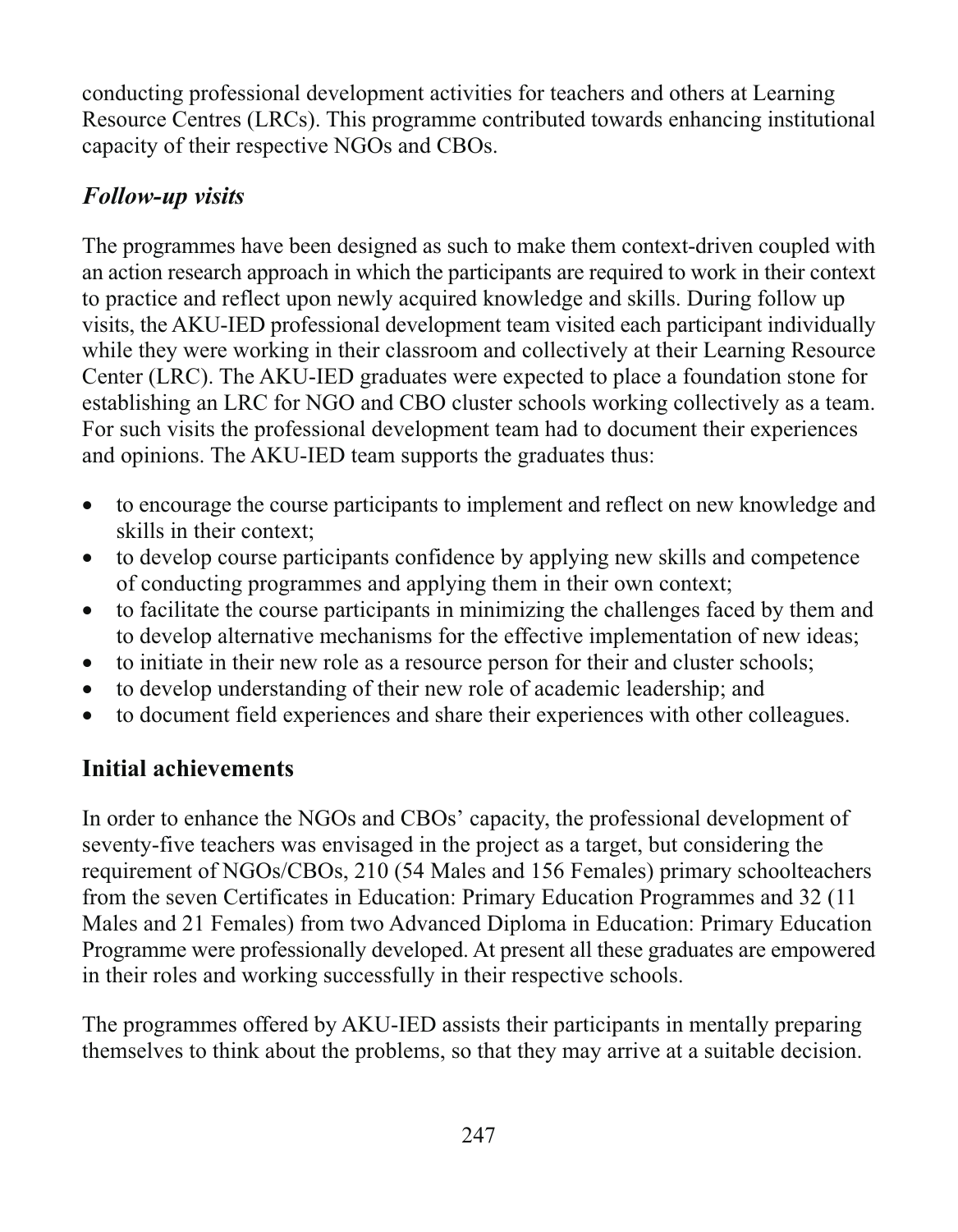It was kept into consideration that the empowerment as authorize or to license is a lifelong process, which requires ability of decision-making. In this process as substantiated in Bacchus (1996) and Nias (1989), the teachers/professionals have to think critically, argue, compare, contrast and eventually come to a consensus.

In order to empower teachers, the programme gave more emphases on the following roles:

## Empowerment in pedagogical content knowledge

One of the main objectives of the programme was to emphasize on the enhancement of pedagogical content knowledge of the participants. Since the intention was focused on developing participants as effective teachers, the activities were planned to enhance their pedagogical content knowledge in all subject areas such as Language, Social Studies, Mathematics and Science. The course participants justified their thinking, and at the end they developed a deeper understanding of the subjects. Their lesson plans and observation checklists of teaching practices provide substantial evidence in this regard. The activities that they developed during the programme affirmed their conceptual development. The innovative instructional strategies that they were exposed to had a consequential impact on their teaching. One of the participants advocated the same viewpoint, "The handson, minds-on activities provide the students with opportunities of getting involved into the process through which they can develop their understanding not by rote learning but by doing". Therefore several methods and strategies for imparting knowledge in the above-mentioned subjects were introduced to the class as, reported in Gudmondsdottir (1990), "The 'special amalgam' of pedagogy and content made them realize the importance of different aspects of the interactive teaching process."

#### **Empowerment in working with colleagues**

Facts reveal that normally teachers do not allow colleagues into their classrooms during the course of teaching session and prefer to remain isolated without sharing and providing professional support to one and other due to many reasons that need to be explored. Research literature on school culture and staff development i.e. Hargreaves & Dawes (1990), have highlighted the importance of releasing teachers from their isolation by "cracking the walls of privatism" and emphasized collaboration among the teachers for their professional development. Therefore, it was emphasized during the programmes that the participants should go through a process by which they could practice what they have acquired in a congenial environment. The intent was to make them realize that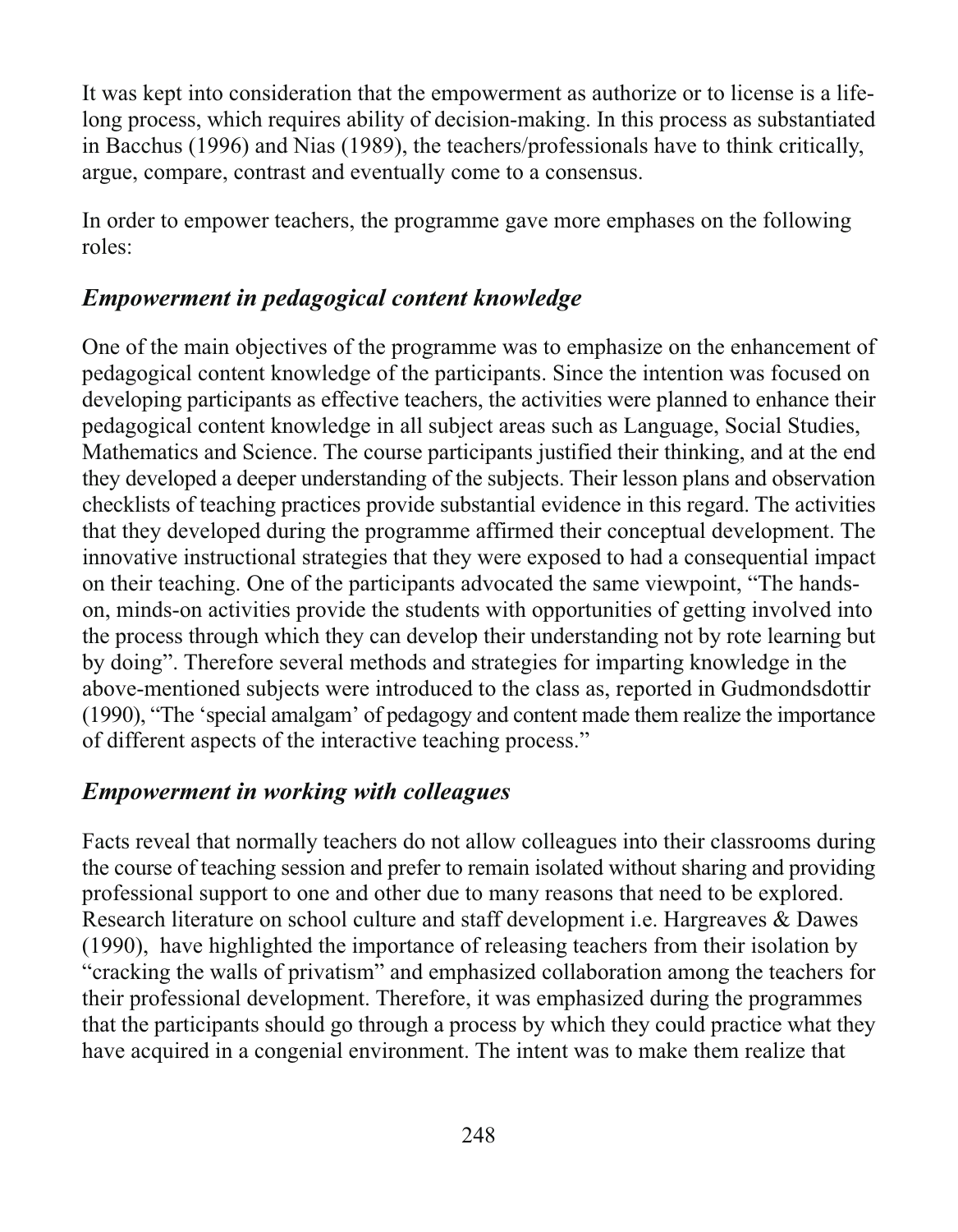collaboration is a fundamental aspect of developing a professional culture in schools. While implementing guided tasks, the course participants were observed to be supporting each other and offering suggestions, imparting and receiving constructive qualitative feedback and sharing concerns with each other. The experience of working in such an environment has helped them in working with their colleagues in their schools, as one of the graduates reflects:

After the programme, for the first time in my life I was learning about teaching in different ways, I learned how to take observations and provide feedback to and facilitate our colleagues; at that time there was a feeling of authority. Authority in the sense that we now knew more than our colleagues did about pedagogy because we were provided with the opportunity to explore new dimensions to teaching by way of debate now I can share with them my experiences and what I have learnt.

To hear a teacher speak with such enthusiasm about the feelings of empowerment and authority she had over other teachers was quite significant in indicating how the programme effectively changed her self-image as an educator.

## **Empowering teachers to deal with parents**

These programmes assisted teachers in authorizing the involvement of parents in the school; this practice accelerated a positive change in the progress of a child as one of the graduates reflected:

When the charge was initially in the hands of the management, I requested them to call parent-teacher meetings in the school but nobody listened to me. However after attending the programme, when management gave me the authority, I allowed parents to discuss everything regarding their child. When I started involving parents in school activities and shared the success and challenges of their children, I noted the obvious change in the progress of students.

Literature on this subject reveals that children's achievement /education in primary school is enhanced if parents meet with the expectations that they are faced with and have a positive attitude towards education and if they encourage and support their children (Ceroni, 1994).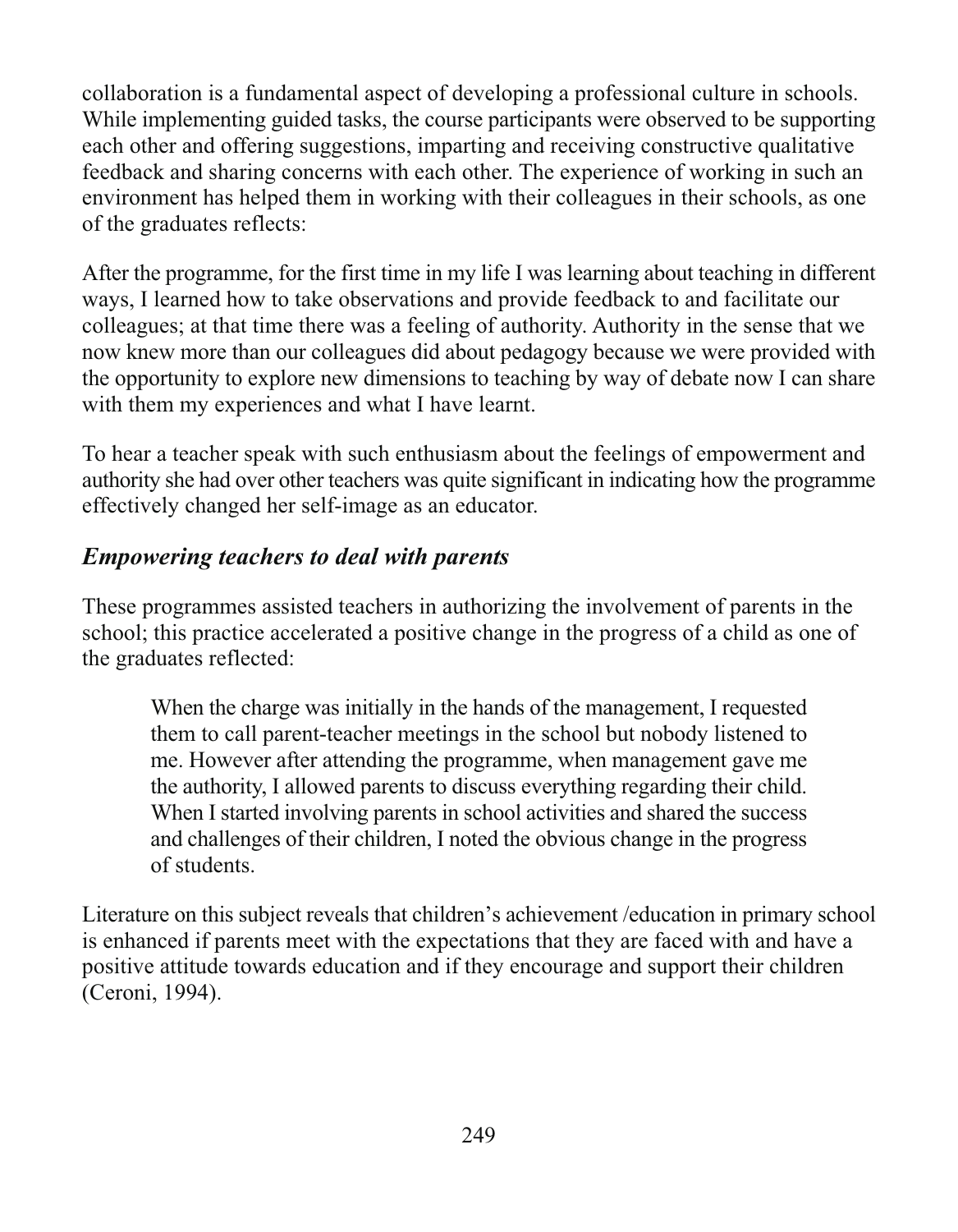## Empowerment as in having a say in setting school policies

The programme helped the participants in presenting their views confidently in front of those that helped them, how to value others' ideas and suggest their own views in an amiable manner such that the management or others may agree with them, as specifically highlighted in Harris, J. M. (1995) that, "Good preparation is the secret of a successful presentation". (p.84) The participants applied their interpersonal and intrapersonal skills while working on different tasks. They also helped each other in enquiring and responding to critical questions. These activities developed their communication skills and built their confidence in handling the responses and having a say in setting school policies. One of the graduates had the subsequent reflection; he shared the reflection during the follow -up visit as below:

Initially when I was in school before the programme, I had many ideas but did not have the skill to convey my message and I could not even speak with or respond to anyone in the staff room, as a result of which I was terrified and depressed. But now I can safely say that my confidence levels have increased, and even if not very fluently, I can convey my message more effectively without getting terrified or feeling shy, that is I feel more certain in my views after having completed this programme It has developed my communication skills immensely as well as enhanced my self-confidence. In addition, due to possessing an effective background knowledge of school management and policies, the school's administrative body was more receptive to the ideas I had to offer.

## The Story of an Initial Impact of Teacher Empowerment: Ms. NS (NGO - Naz Old Boys Welfare Association)

Ms. NS, an educational promoter is 27 years old working at Naz Old Welfare Association, Khairpur. She is a post-graduate with a 5-year experience in primary education. She successfully completed her Certificate in Education: Primary Education Programme in 2001 and Advanced Diploma in Primary Education Programme in 2002. She has grown as an academic leader at her NGO. About her learning she said:

... before coming to AKU-IED, I had sufficient content knowledge and an understanding about the concepts of teaching and learning but I was somehow unclear about my roles and responsibilities as a teacher and was unfamiliar with the issues related to community education, quality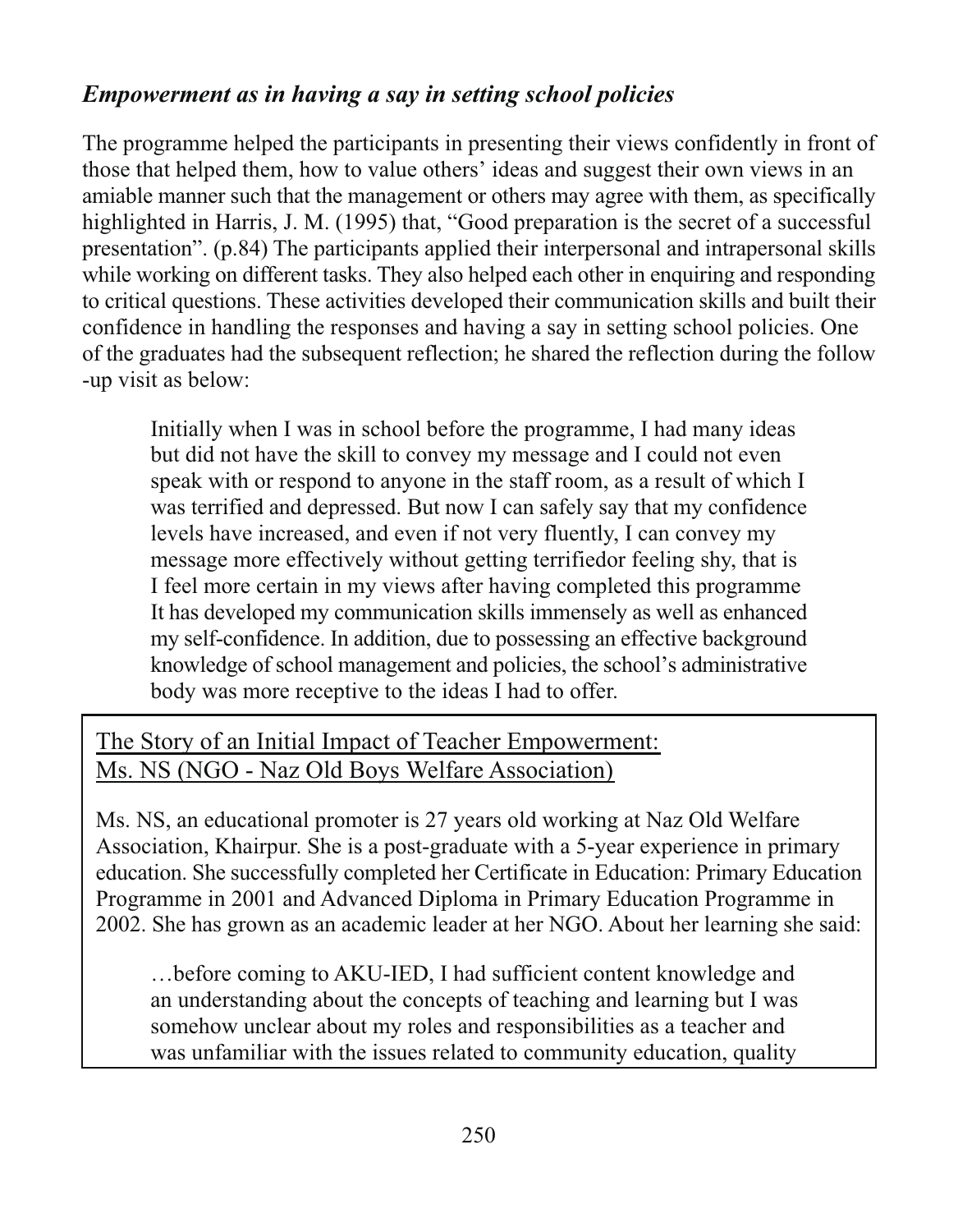education. I used to converse rudely and did not listen to other fellow teachers' ideas and opinions. After attending the programmes, I felt a tremendous improvement in my teaching style. I acquired a wider range and depth of the relevant content and different concepts and came up with important links between those concepts, activities and strategies. Because of my command over the content aspect, my pedagogical skills also improved. I can now tackle students' questions more confidently and employ creativity in the classroom and during the NGO Access Programme and workshops. It greatly pleases me to know [that] my attitude has totally changed. I have started treating teachers more politely and impart rightly deserved respect to colleagues' ideas and solving their problems collaboratively. I am an educational promoter; I have changed my perception of quality education. I think more about the students' learning rather than keep a record of their attendance and mark their daily diaries. I make better presentations in the Parents Education Committee (PEC) because I am more confident and I have developed the habit of prioritizing my focus areas and using the problem solving process, which I learnt at AKU-IED.

## **Challenges**

- Some of the participants had lacked enough content knowledge and had many misconceptions. Therefore most of the time was spent elucidating concepts at the very basic level.
- Some of the participants of rural Sindh felt a little uneasy conveying their ideas and  $\bullet$ thoughts in Urdu. Sometimes, we had to slow down our pace due to the language constraints. Perhaps they needed time to understand the written material and to internalize the teaching-learning concepts.
- Some of the stakeholders of NGOs did not did not welcome any interventions in  $\bullet$ their policies and felt they would be deprived of their right to make decisions in case of alien involvement.

## **Lessons** learnt

Mutual trust and respect between NGOs/CBOs and AKU-IED helped both ends to  $\bullet$ understand each other's perspectives, thus developing a favorable rapport.